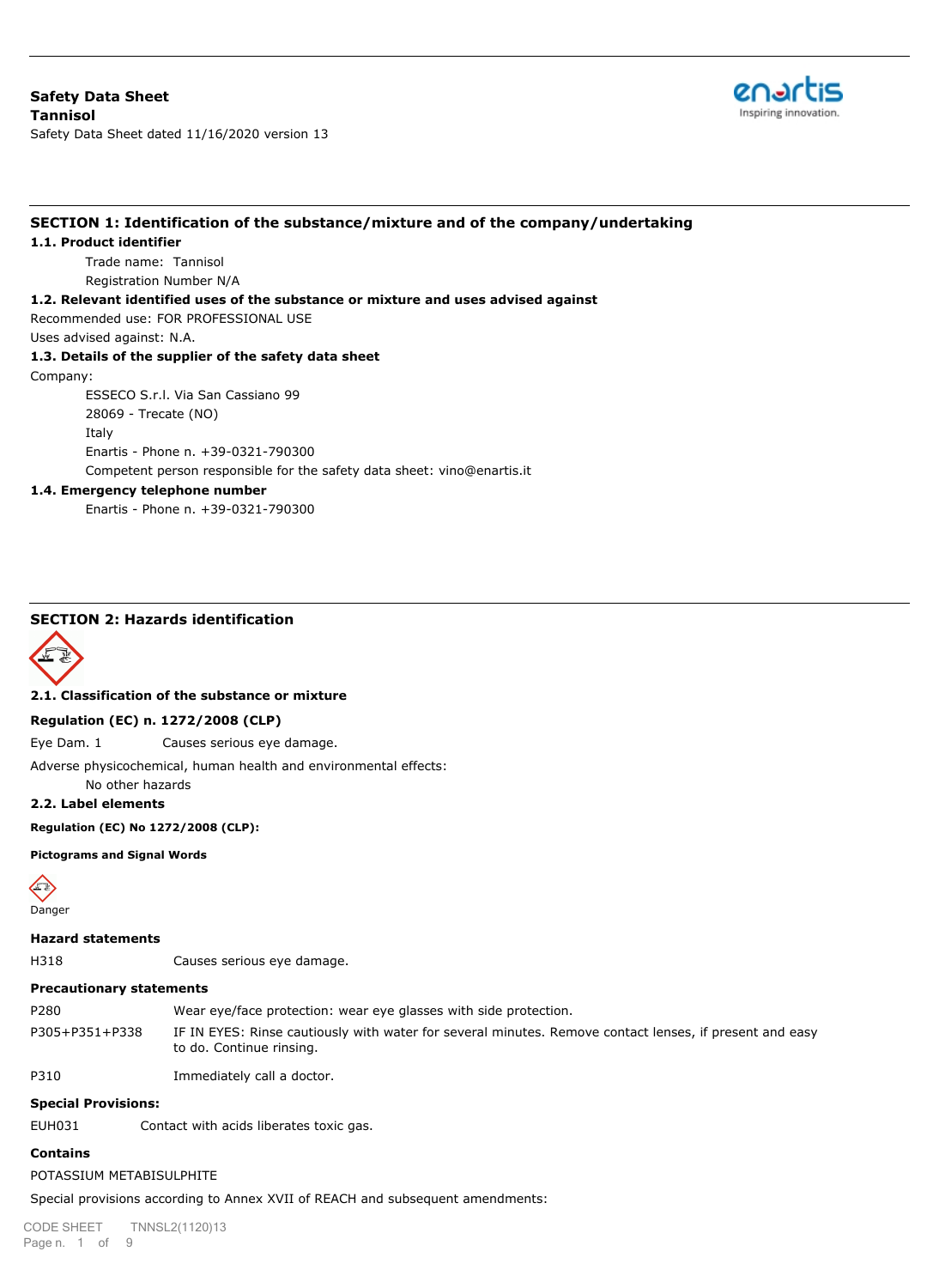No PBT/vPvB Ingredients are present

Other Hazards: No other hazards

## **SECTION 3: Composition/information on ingredients**

#### **3.1. Substances**

N.A.

**3.2. Mixtures**

Mixture identification: Tannisol

## **Hazardous components within the meaning of the CLP regulation and related classification:**

| Qty                   | Name                                    | Ident. Numb. | Classification           | <b>Registration Number</b> |
|-----------------------|-----------------------------------------|--------------|--------------------------|----------------------------|
| $\geq 90 - 5100$<br>% | POTASSIUM METABISULPHITE CAS:16731-55-8 | EC:240-795-3 | Eye Dam. 1, H318, EUH031 | 01-2119537422-45-XXXX      |

# **SECTION 4: First aid measures**

## **4.1. Description of first aid measures**

In case of skin contact:

Immediately take off all contaminated clothing.

Remove contaminated clothing immediatley and dispose off safely.

Areas of the body that have - or are only even suspected of having - come into contact with the product must be rinsed immediately with plenty of running water and possibly with soap.

Wash thoroughly the body (shower or bath).

OBTAIN IMMEDIATE MEDICAL ATTENTION.

In case of eyes contact:

After contact with the eyes, rinse with water with the eyelids open for a sufficient length of time, then consult an opthalmologist immediately.

Protect uninjured eye.

In case of Ingestion:

Induce vomiting. SEEK A MEDICAL EXAMINATION IMMEDIATELY and present the safety-data sheet.

In case of Inhalation:

Remove casualty to fresh air and keep warm and at rest.

# **4.2. Most important symptoms and effects, both acute and delayed**

Eye irritation

Eye damages

# **4.3. Indication of any immediate medical attention and special treatment needed**

In case of accident or unwellness, seek medical advice immediately (show directions for use or safety data sheet if possible).

## **SECTION 5: Firefighting measures**

### **5.1. Extinguishing media**

Suitable extinguishing media:

Water.; Carbon dioxide (CO2).

Extinguishing media which must not be used for safety reasons:

None in particular.

# **5.2. Special hazards arising from the substance or mixture**

Do not inhale explosion and combustion gases.

# **5.3. Advice for firefighters**

Wear suitable protective clothing (helmet, protective clothings, goggles, fire resistant gloves, boots) and protect respiratory organs (self contained breathing apparatus).

Use suitable breathing apparatus .

Move undamaged containers from immediate hazard area if it can be done safely.

Collect contaminated fire extinguishing water separately. This must not be discharged into drains.

Fire residues and contaminated firefighting water must be disposed of in accordance within the local regulations.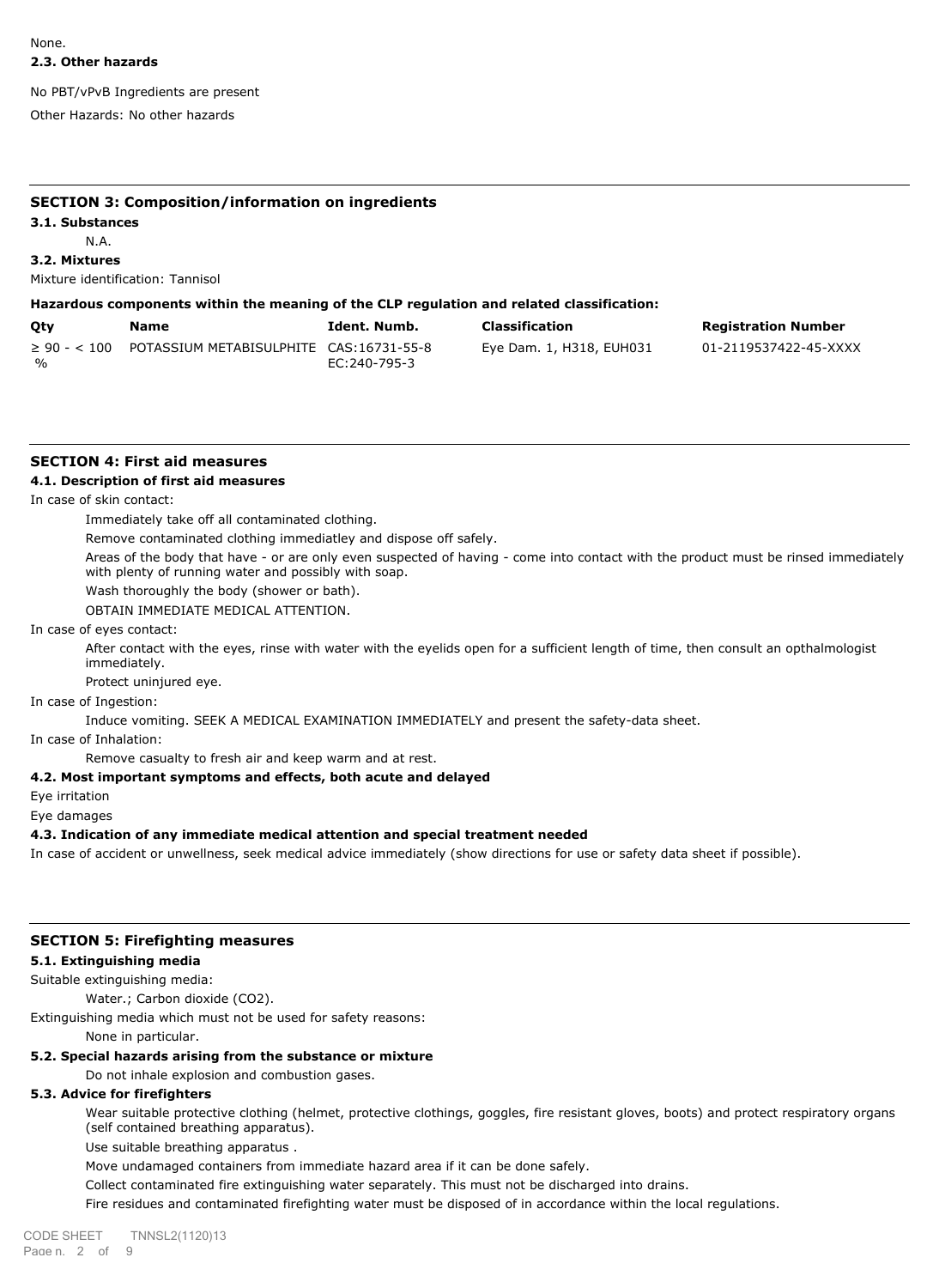### **SECTION 6: Accidental release measures**

### **6.1. Personal precautions, protective equipment and emergency procedures**

Wear personal protection equipment.

Remove persons to safety.

See protective measures under point 7 and 8.

#### **6.2. Environmental precautions**

Do not allow to enter into soil/subsoil. Do not allow to enter into surface water or drains.

Retain contaminated washing water and dispose it.

In case of gas escape or of entry into waterways, soil or drains, inform the responsible authorities.

# **6.3. Methods and material for containment and cleaning up**

Wash with plenty of water.

Suitable material for taking up: absorbing material, organic, sand

Dispose of the collected material in accordance with the current regulations.

# **6.4. Reference to other sections**

See also section 8 and 13

# **SECTION 7: Handling and storage**

### **7.1. Precautions for safe handling**

Don't use empty container before they have been cleaned.

Before making transfer operations, assure that there aren't any incompatible material residuals in the containers.

Advice on general occupational hygiene:

Contamined clothing should be changed before entering eating areas.

Do not eat or drink while working.

See also section 8 for recommended protective equipment.

## **7.2. Conditions for safe storage, including any incompatibilities**

#### Keep away from food, drink and feed.

Incompatible materials:

Keep away from acids.

Instructions as regards storage premises:

Adequately ventilated premises.

# **7.3. Specific end use(s)**

Recommendation(s)

None in particular

Industrial sector specific solutions:

None in particular

## **SECTION 8: Exposure controls/personal protection 8.1. Control parameters**

### **Community Occupational Exposure Limits (OEL)**

| Component                                              | <b>OEL</b><br>Type | Country                  | <b>Ceiling Long</b> | Term<br>mq/m3         | Long<br>Term<br>ppm | Short<br>Term<br>mq/m3              | <b>Short</b><br>Term<br>ppm | <b>Behaviour Notes</b> |       |
|--------------------------------------------------------|--------------------|--------------------------|---------------------|-----------------------|---------------------|-------------------------------------|-----------------------------|------------------------|-------|
| <b>POTASSIUM</b><br><b>METABISULPHITE</b>              | ACGIH              | <b>NNN</b>               |                     |                       |                     |                                     | 0.25                        |                        | (SO2) |
|                                                        | EU                 | <b>NNN</b>               |                     |                       | 0.5                 |                                     |                             |                        | (SO2) |
| <b>Predicted No Effect Concentration (PNEC) values</b> |                    |                          |                     |                       |                     |                                     |                             |                        |       |
| Component                                              | CAS-No.            | <b>PNEC Limit</b>        |                     | <b>Exposure Route</b> |                     | <b>Exposure</b><br><b>Frequency</b> |                             | <b>Remark</b>          |       |
| <b>DOTACCTLIM</b>                                      |                    | $16731 - 55 - 8117$ mall |                     | Froch Wator           |                     |                                     |                             |                        |       |

| FUIAJJIUM<br><b>METABISULPHITE</b> | TOI JI-JJ-0 I.II IIIYII | TI CSII WALCI     |  |
|------------------------------------|-------------------------|-------------------|--|
|                                    | 0.12 ma/l               | Marine water      |  |
|                                    | 88.1 mg/l               | Microorganisms in |  |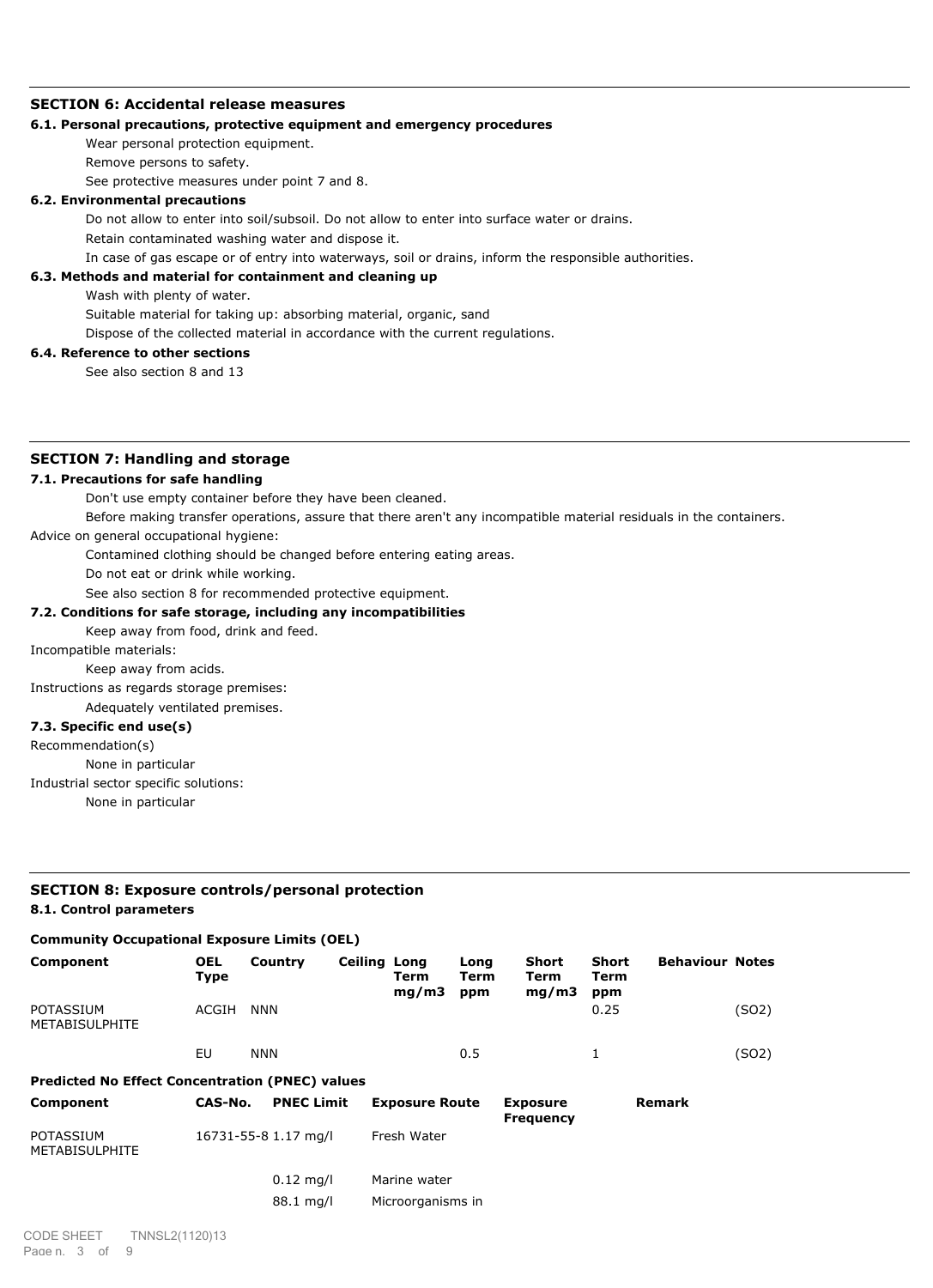| Derived No Effect Level (DNEL) values |         |                           |                        |                      |                            |                                               |
|---------------------------------------|---------|---------------------------|------------------------|----------------------|----------------------------|-----------------------------------------------|
| <b>Component</b>                      | CAS-No. | Worker<br><b>Industry</b> | Worker<br>Professional | <b>Consumer</b>      | Exposure<br>Route          | <b>Exposure Frequency Remark</b>              |
| POTASSIUM<br><b>METABISULPHITE</b>    |         | 16731-55-8 263 mg/m3      |                        |                      | <b>Human</b><br>Inhalation | Long Term, systemic<br>effects                |
|                                       |         |                           |                        | 78 mg/m3             | Human<br>Inhalation        | Long Term, local<br>effects                   |
|                                       |         |                           |                        | $10 \; \text{mq/kg}$ |                            | Human Oral Long Term, local<br><b>Affects</b> |

### **8.2. Exposure controls**

Individual protection measures:

Personal protective equipment selections vary based on potential exposure conditions and working conditions.

The final choice of protective equipment will depend upon a risk assessment.

Personal protective equipment (PPE) should meet recommended national standards. Check with PPE suppliers.

Please see both sections 5 and 6 for information about personal protective equipment to be worn in an emergency (e.g.: fire or unintentional release of the substance).

Eye protection:

Eye glasses with side protection.

Protection for skin:

Use clothing that provides comprehensive protection to the skin, e.g. cotton, rubber, PVC or viton.

Protection for hands:

The selection of the suitable gloves does not only depend on the material, but also on further marks of quality and varies from manufacturer to manufacturer.

Glove suitability and breakthrough time will differ depending on the specific use conditions.

Contact the glove manufacturer for specific advice on glove selection and breakthrough times for your use conditions.

Use protective gloves that provides comprehensive protection.; Suitable material:; UNI EN 420/UNI EN 374

#### Respiratory protection:

Depending on the potential for exposure, select respiratory protective equipment suitable for the specific conditions of use and in compliance with current legislation.

Thermal Hazards:

N.A.

- Environmental exposure controls:
	- N.A.

Hygienic and Technical measures

N.A.

# **SECTION 9: Physical and chemical properties**

## **9.1. Information on basic physical and chemical properties**

Physical State Solid Appearance and colour: Solid Odour: Characteristic Odour threshold: N.A. pH: N.A. Melting point / freezing point: N.A. Initial boiling point and boiling range: N.A. Flash point: N.A. Evaporation rate: N.A. Upper/lower flammability or explosive limits: N.A. Vapour density: N.A. Vapour pressure: N.A. Relative density: N.A. Solubility in water: 100% Solubility in oil: N.A. Partition coefficient (n-octanol/water): N.A. Auto-ignition temperature: N.A. Decomposition temperature: N.A. Viscosity: N.A.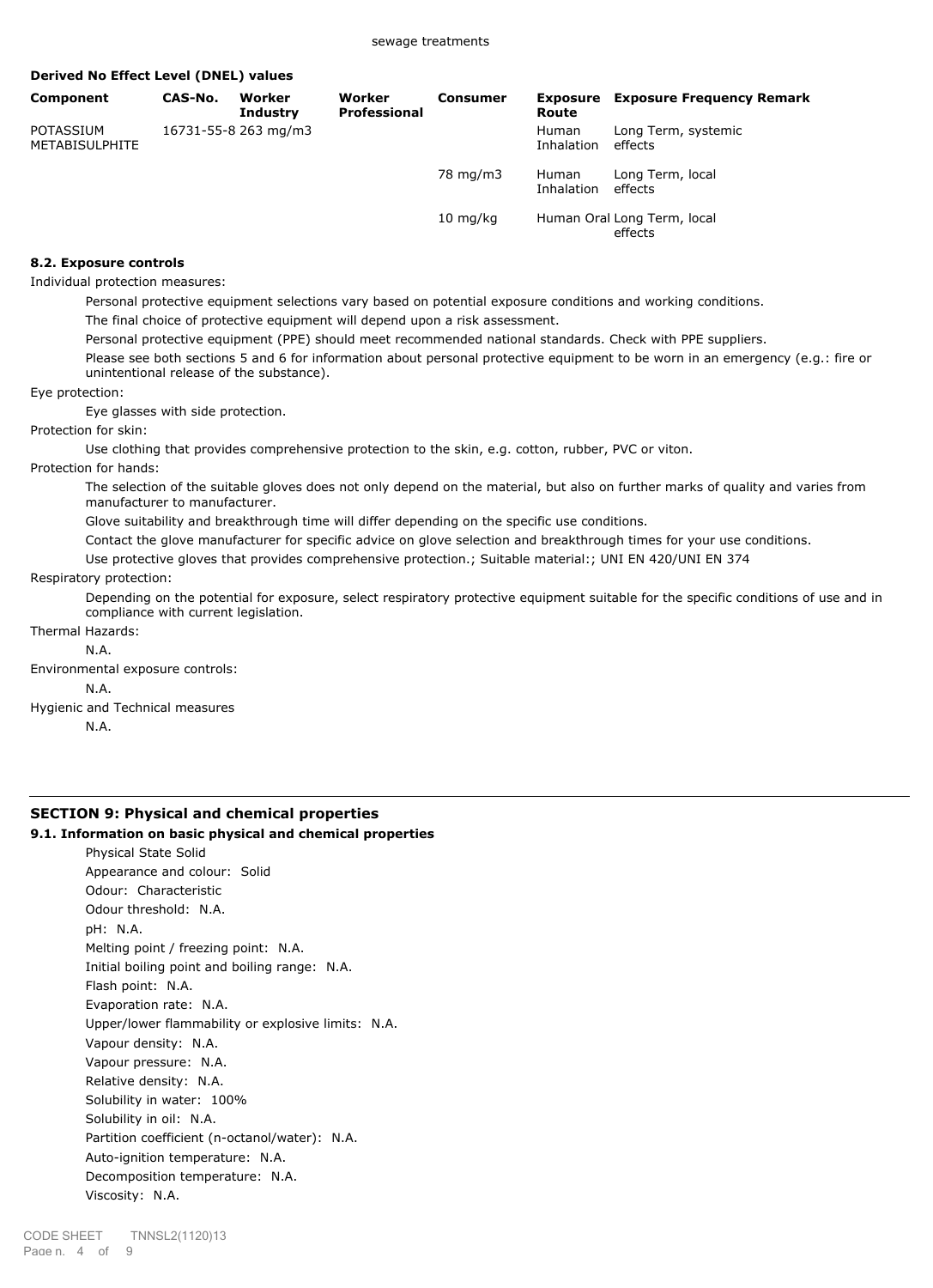Explosive properties: N.A. Oxidizing properties: N.A. Solid/gas flammability: N.A. Volatile Organic compounds - VOCs = N.A.

### **9.2. Other information**

Substance Groups relevant properties N.A. Miscibility: N.A. Conductivity: N.A.

# **SECTION 10: Stability and reactivity**

### **10.1. Reactivity**

Stable under normal conditions

### **10.2. Chemical stability**

Stable under normal conditions

**10.3. Possibility of hazardous reactions**

# None.

# **10.4. Conditions to avoid**

Stable under normal conditions.

# **10.5. Incompatible materials**

None in particular.

**10.6. Hazardous decomposition products**

Toxic gases

# **SECTION 11: Toxicological information**

# **11.1. Information on toxicological effects**

# **Toxicological Information of the Preparation**

| a) acute toxicity                    | Not classified                                                   |  |  |
|--------------------------------------|------------------------------------------------------------------|--|--|
|                                      | Based on available data, the classification criteria are not met |  |  |
| b) skin corrosion/irritation         | Not classified                                                   |  |  |
|                                      | Based on available data, the classification criteria are not met |  |  |
| c) serious eye damage/irritation     | The product is classified: Eye Dam. 1(H318)                      |  |  |
| d) respiratory or skin sensitisation | Not classified                                                   |  |  |
|                                      | Based on available data, the classification criteria are not met |  |  |
| e) germ cell mutagenicity            | Not classified                                                   |  |  |
|                                      | Based on available data, the classification criteria are not met |  |  |
| f) carcinogenicity                   | Not classified                                                   |  |  |
|                                      | Based on available data, the classification criteria are not met |  |  |
| q) reproductive toxicity             | Not classified                                                   |  |  |
|                                      | Based on available data, the classification criteria are not met |  |  |
| h) STOT-single exposure              | Not classified                                                   |  |  |
|                                      | Based on available data, the classification criteria are not met |  |  |
| i) STOT-repeated exposure            | Not classified                                                   |  |  |
|                                      | Based on available data, the classification criteria are not met |  |  |
| j) aspiration hazard                 | Not classified                                                   |  |  |
|                                      | Based on available data, the classification criteria are not met |  |  |
|                                      |                                                                  |  |  |

# **Toxicological information on main components of the mixture:**

| POTASSIUM      | a) acute toxicity | LD50 Oral Rat = $2300$ mg/kg |
|----------------|-------------------|------------------------------|
| METABISULPHITE |                   |                              |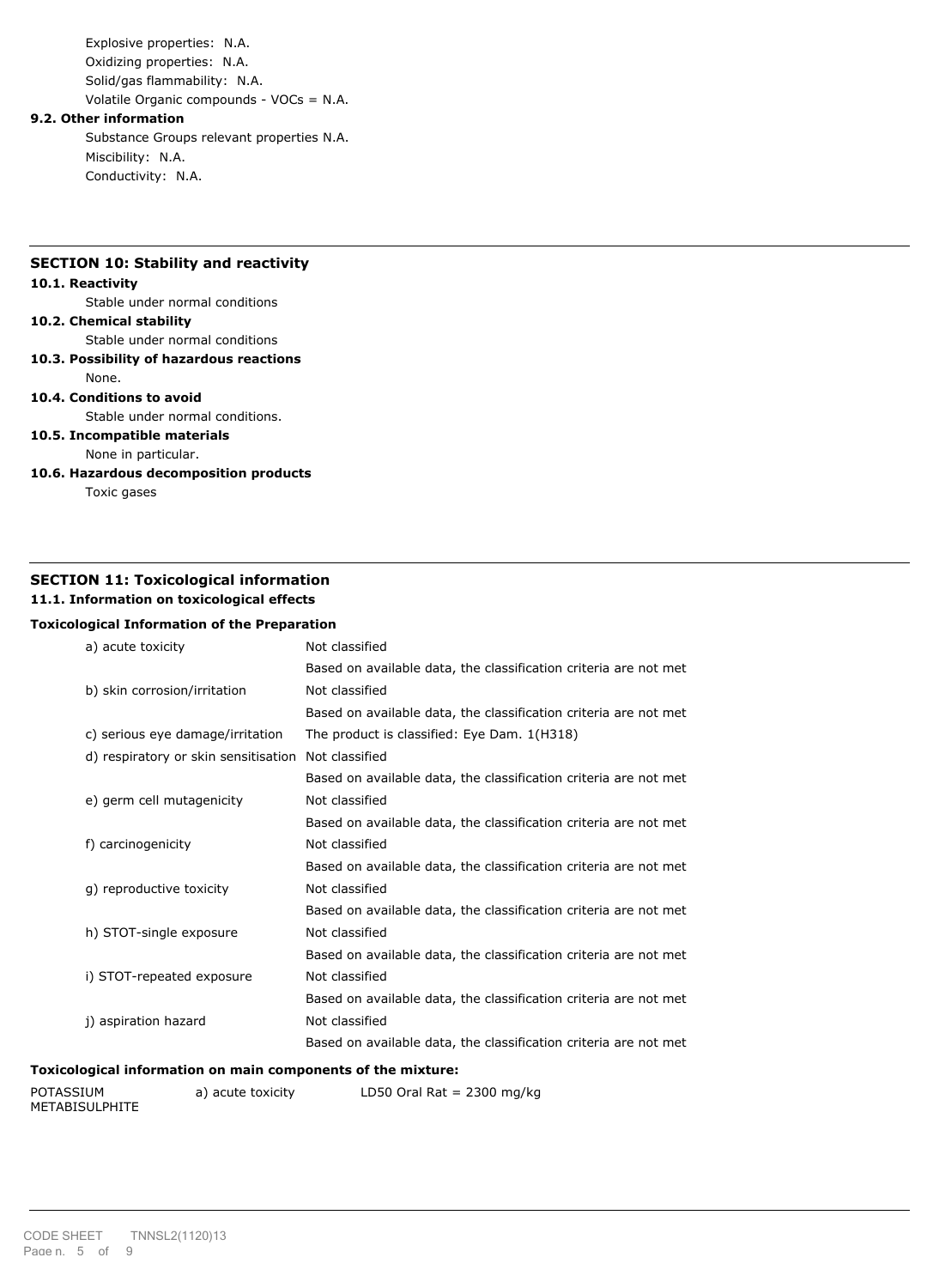# **SECTION 12: Ecological information**

### **12.1. Toxicity**

Adopt good working practices, so that the product is not released into the environment. Eco-Toxicological Information:

### **List of Eco-Toxicological properties of the product**

Not classified for environmental hazards.

No data available for the product

### **List of Eco-Toxicological properties of the components**

| Component                | Ident. Numb. Ecotox Data |                                                                           |
|--------------------------|--------------------------|---------------------------------------------------------------------------|
| POTASSIUM METABISULPHITE | 8 - EINECS:<br>240-795-3 | CAS: $16731-55-$ a) Aguatic acute toxicity : LC50 Fish = 460.000 mg/L 96h |

a) Aquatic acute toxicity :  $EC50$  Bacteria = 65 mg/L 17h

### **12.2. Persistence and degradability**

N.A.

# **12.3. Bioaccumulative potential**

N.A.

**12.4. Mobility in soil**

N.A.

**12.5. Results of PBT and vPvB assessment**

No PBT/vPvB Ingredients are present

## **12.6. Other adverse effects**

N.A.

### **SECTION 13: Disposal considerations**

### **13.1. Waste treatment methods**

Recover, if possible. Send to authorised disposal plants or for incineration under controlled conditions. In so doing, comply with the local and national regulations currently in force.

### **SECTION 14: Transport information**

Not classified as dangerous in the meaning of transport regulations.

**14.1. UN number** N.A. **14.2. UN proper shipping name** N.A. **14.3. Transport hazard class(es)** N.A. **14.4. Packing group** N.A. **14.5. Environmental hazards** N.A. **14.6. Special precautions for user** N.A. Road and Rail ( ADR-RID ) : N.A. Air ( IATA ) : N.A. Sea ( IMDG ) : N.A. **14.7. Transport in bulk according to Annex II of MARPOL and the IBC Code** N.A.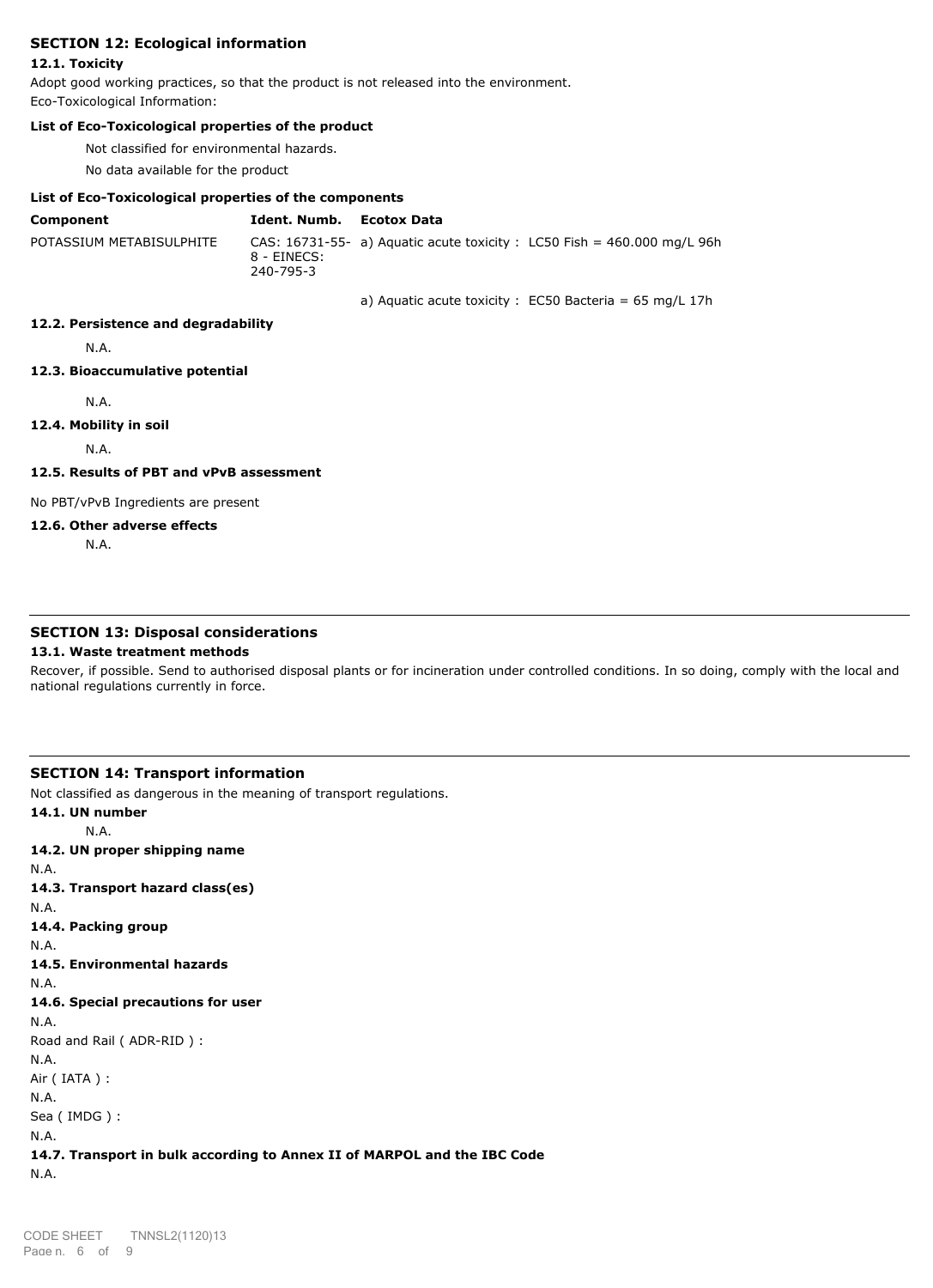# **SECTION 15: Regulatory information**

15.1. Safety, health and environmental regulations/legislation specific for the substance or mixture Dir. 98/24/EC (Risks related to chemical agents at work) Dir. 2000/39/EC (Occupational exposure limit values) Regulation (EC) n. 1907/2006 (REACH) Regulation (EC) n. 1272/2008 (CLP) Regulation (EC) n. 790/2009 (ATP 1 CLP) and (EU) n. 758/2013 Regulation (EU) n. 286/2011 (ATP 2 CLP) Regulation (EU) n. 618/2012 (ATP 3 CLP) Regulation (EU) n. 487/2013 (ATP 4 CLP) Regulation (EU) n. 944/2013 (ATP 5 CLP) Regulation (EU) n. 605/2014 (ATP 6 CLP) Regulation (EU) n. 2015/1221 (ATP 7 CLP) Regulation (EU) n. 2016/918 (ATP 8 CLP) Regulation (EU) n. 2016/1179 (ATP 9 CLP) Regulation (EU) n. 2017/776 (ATP 10 CLP) Regulation (EU) n. 2018/669 (ATP 11 CLP) Regulation (EU) n. 2018/1480 (ATP 13 CLP) Regulation (EU) n. 2019/521 (ATP 12 CLP) Regulation (EU) 2015/830 Restrictions related to the product or the substances contained according to Annex XVII Regulation (EC) 1907/2006 (REACH) and subsequent modifications: Restrictions related to the product: None.

Restrictions related to the substances contained: None. Provisions related to directive EU 2012/18 (Seveso III):

N.A.

Regulation (EU) No 649/2012 (PIC regulation)

No substances listed

German Water Hazard Class. 3: Severe hazard to waters SVHC Substances: Where applicable, refer to the following regulatory provisions :

No data available

15.2. Chemical safety assessment

No Chemical Safety Assessment has been carried out for the mixture.

| <b>SECTION 16: Other information</b> |                                                                                                                        |                                                                                                                    |  |  |  |  |  |
|--------------------------------------|------------------------------------------------------------------------------------------------------------------------|--------------------------------------------------------------------------------------------------------------------|--|--|--|--|--|
| Code                                 | <b>Description</b>                                                                                                     |                                                                                                                    |  |  |  |  |  |
| EUH031                               |                                                                                                                        | Contact with acids liberates toxic gas.                                                                            |  |  |  |  |  |
| H318                                 | Causes serious eye damage.                                                                                             |                                                                                                                    |  |  |  |  |  |
| Code                                 | Hazard class and hazard category                                                                                       | <b>Description</b>                                                                                                 |  |  |  |  |  |
| 3.3/1                                | Eye Dam. 1                                                                                                             | Serious eye damage, Category 1                                                                                     |  |  |  |  |  |
| $[CLP]$ :                            |                                                                                                                        | Classification and procedure used to derive the classification for mixtures according to Regulation (EC) 1272/2008 |  |  |  |  |  |
|                                      | Classification according to Regulation Classification procedure<br>(EC) Nr. 1272/2008                                  |                                                                                                                    |  |  |  |  |  |
|                                      | 3.3/1                                                                                                                  | Calculation method                                                                                                 |  |  |  |  |  |
|                                      | This document was prepared by a competent person who has received appropriate training.<br>Main bibliographic sources: |                                                                                                                    |  |  |  |  |  |
|                                      | Communities                                                                                                            | ECDIN - Environmental Chemicals Data and Information Network - Joint Research Centre, Commission of the European   |  |  |  |  |  |
|                                      |                                                                                                                        | SAX's DANGEROUS PROPERTIES OF INDUSTRIAL MATERIALS - Eight Edition - Van Nostrand Reinold                          |  |  |  |  |  |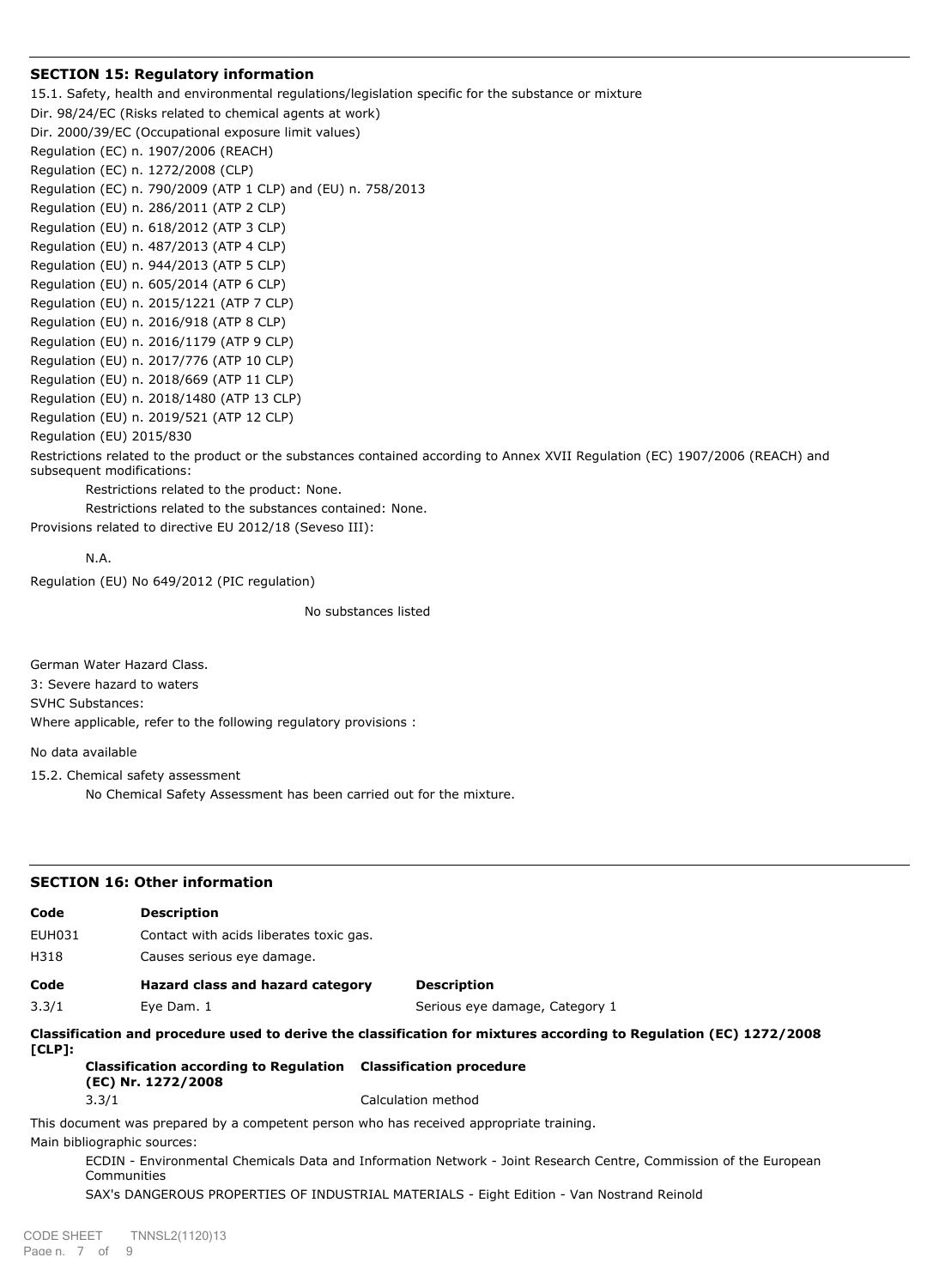The information contained herein is based on our state of knowledge at the above-specified date. It refers solely to the product indicated and constitutes no guarantee of particular quality.

It is the duty of the user to ensure that this information is appropriate and complete with respect to the specific use intended. This MSDS cancels and replaces any preceding release.

Legend to abbreviations and acronyms used in the safety data sheet:

ACGIH: American Conference of Governmental Industrial Hygienists

ADR: European Agreement concerning the International Carriage of Dangerous Goods by Road.

- AND: European Agreement concerning the International Carriage of Dangerous Goods by Inland Waterways
- ATE: Acute Toxicity Estimate

ATEmix: Acute toxicity Estimate (Mixtures)

BCF: Biological Concentration Factor

BEI: Biological Exposure Index

BOD: Biochemical Oxygen Demand

CAS: Chemical Abstracts Service (division of the American Chemical Society).

CAV: Poison Center

CE: European Community

CLP: Classification, Labeling, Packaging.

CMR: Carcinogenic, Mutagenic and Reprotoxic

COD: Chemical Oxygen Demand

COV: Volatile Organic Compound

CSA: Chemical Safety Assessment

CSR: Chemical Safety Report

DMEL: Derived Minimal Effect Level

DNEL: Derived No Effect Level.

DPD: Dangerous Preparations Directive

DSD: Dangerous Substances Directive

EC50: Half Maximal Effective Concentration

ECHA: European Chemicals Agency

EINECS: European Inventory of Existing Commercial Chemical Substances.

ES: Exposure Scenario

GefStoffVO: Ordinance on Hazardous Substances, Germany.

GHS: Globally Harmonized System of Classification and Labeling of Chemicals.

IARC: International Agency for Research on Cancer

IATA: International Air Transport Association.

IATA-DGR: Dangerous Goods Regulation by the "International Air Transport Association" (IATA).

IC50: half maximal inhibitory concentration

ICAO: International Civil Aviation Organization.

ICAO-TI: Technical Instructions by the "International Civil Aviation Organization" (ICAO).

IMDG: International Maritime Code for Dangerous Goods.

INCI: International Nomenclature of Cosmetic Ingredients.

IRCCS: Scientific Institute for Research, Hospitalization and Health Care

KAFH: KAFH

KSt: Explosion coefficient.

LC50: Lethal concentration, for 50 percent of test population.

LD50: Lethal dose, for 50 percent of test population.

LDLo: Leathal Dose Low

N.A.: Not Applicable

N/A: Not Applicable

N/D: Not defined/ Not available

NA: Not available

NIOSH: National Institute for Occupational Safety and Health

NOAEL: No Observed Adverse Effect Level

OSHA: Occupational Safety and Health Administration.

PBT: Persistent, Bioaccumulative and Toxic

PGK: Packaging Instruction

PNEC: Predicted No Effect Concentration.

PSG: Passengers

RID: Regulation Concerning the International Transport of Dangerous Goods by Rail.

STEL: Short Term Exposure limit.

STOT: Specific Target Organ Toxicity.

TLV: Threshold Limiting Value.

TWATLV: Threshold Limit Value for the Time Weighted Average 8 hour day. (ACGIH Standard).